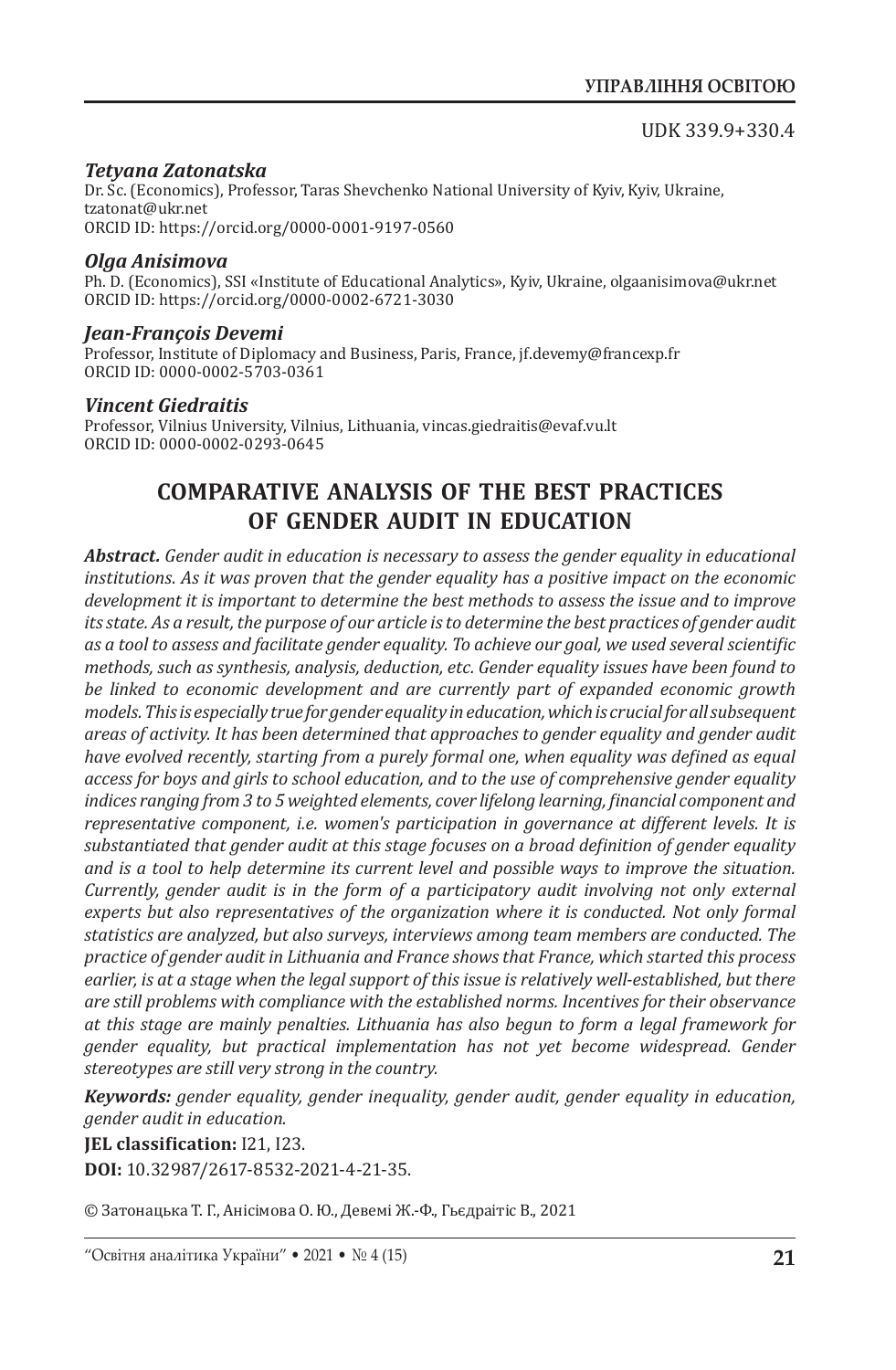Women's rights and gender equality are among the fundamental human<br>rights guaranteed in numerous guaranteed in numerous<br>
onal treaties, resolutions, international declarations, platforms and human rights action programs. The main international treaty on women's rights<br>is the United Nations Convention the United Nations Convention on the Elimination of All Forms of Discrimination against Women and its Optional Protocol. At the same time, women's rights and non-discrimination<br>are fundamental components of fundamental the other UN norms, including the Universal Declaration of Human Rights, the International Covenant on Civil and Political Rights, the International Covenant on Economic, Social and Cultural Rights and the Declaration on the Elimination of Violence against Women. The Association Agreement with the EU provides not only a commitment to democratic European values but also a responsibility to take into account equality between men and women in the development and implementation of laws, regulations, administrative provisions, policies and activities.

Recently, the topics of gender equality, gender inequality and gender audit became more widespread when before due to the fact that empirical studies confirmed that gender equality facilitates successful activities of the organization. Among the researchers of the topic we should mention S. Aikman, K. Brosnan, M. David, L. Engeli, A. Mazur, K. Forbes, V.Limanauskiene, C. Moser, J. Slagter, T. Taljunaite, E. Unterhalter, J. Wrigley etc.

The purpose of our article is to determine the best practices of gender audit as a tool to assess and facilitate gender equality.

The concept of gender equality in education is prominently present in a wide range of international treaties,<br>memorandums and declarations. memorandums nowadays it is included in the majority<br>of those concerned with human those concerned with rights, the reduction of poverty, and the expansion of education based on gender equality. However, those efforts notwithstanding, it is not an easy task to implement gender equality in education at the national and local level in many<br>cases. Although statistics suggest Although large steps towards equality especially considering increasing numbers of girls and boys getting access to secondary education and the improvements in attainment by many girls, sometimes they are merely a formality to conceal persistent inequalities regarding gender that continue to persist.

To assess the real situation, the gender audit is used as a tool that provides data with regard to gender equality and denotes the need to integrate a gender perspective into the activities of all actors.

One of the reasons the issue of gender equality became widespread was due to the economic aspect. For example, the theoretical approaches to the conditions and causes of economic growth have become different in recent years. In the 1960s and early 1970s the most prominent theories of economic growth were based on the modernization and human capital perspectives, after that those approaches were heavily criticized and partially supplanted by neo-Marxist conceptualizations based on the dependency and world system perspectives. Recently, the theoretical studies of economic growth became centered on the dynamics of the world system that structures and conditions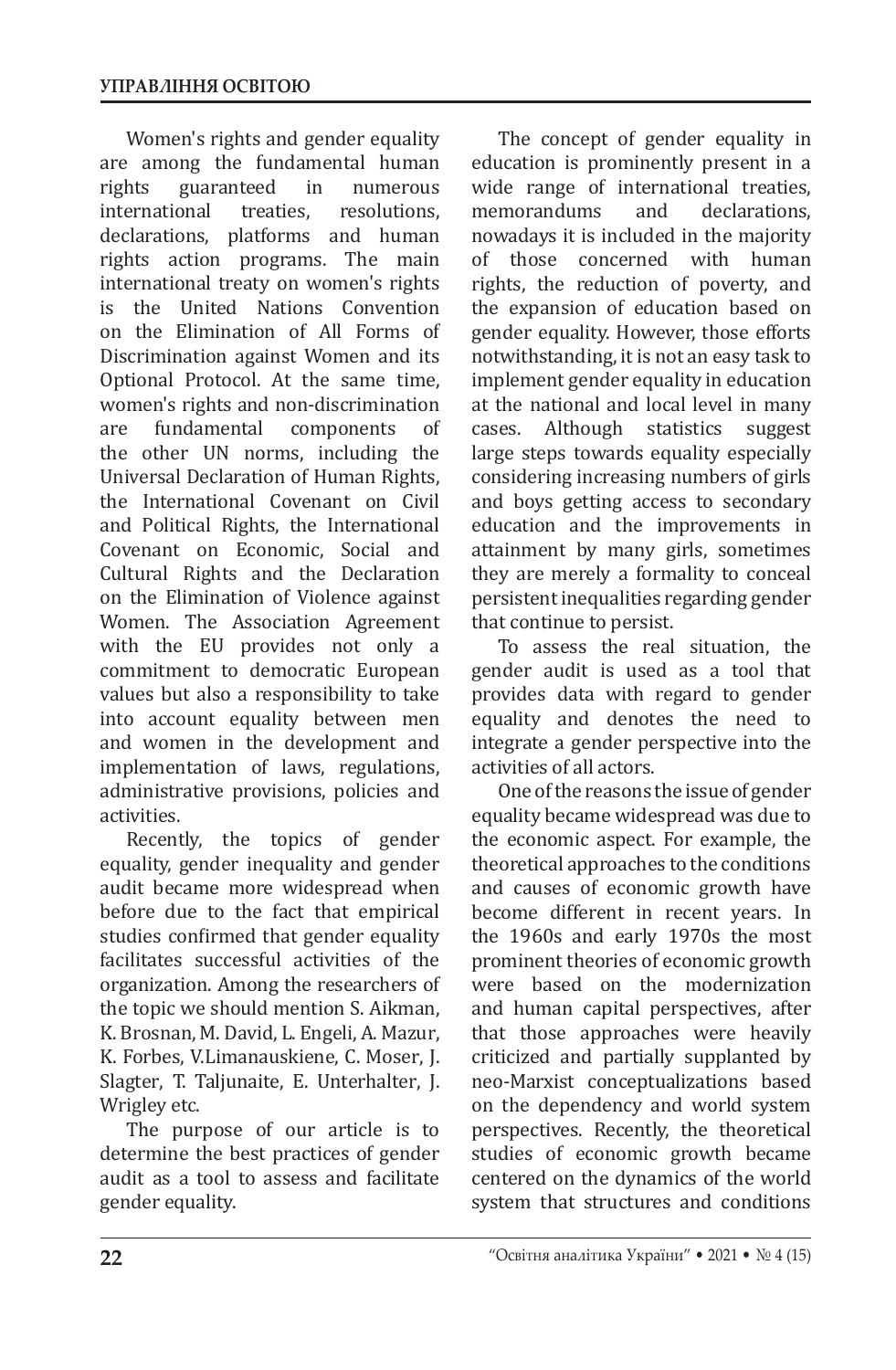economic transformations in both the core and periphery of the world economy. Another notable change in theories can be attributed to the role of education in the process of economic development. Early theorists on human capital and modernization played a prominent role in education for facilitating economic growth and development. The most widespread theories stipulated that the main contribution of education to economic growth lied in increasing the level of cognitive skills possessed by the work force leading to the improvement of their marginal productivity [1].

In 2012, UNESCO published the World Atlas of Gender Equality in Education, which became the best example of the commitment of the international community to global gender equality encompassing all levels of education. This atlas contains a great amount of statistical information about the gender situation in higher education including the global distribution of male and female students, relating the information to international criteria. It became quite clear based on the information from the global atlas that education could be considered vital for economic growth today and that the concept of universal education for all is becoming a reality. Nonetheless, even the statistics from the UNESCO Atlas demonstrated that the enormous growth in student numbers over the last 40 years, including a 500 percent global increase, is offset by the fact that women do not benefit from their involvement in higher education (HE) equally compared to men. Women still experience discrimination at work<br>and among different professions. different professions, disparities in power, voice and political representation, and in several cases the laws themselves are prejudiced based on gender. As a result, well-educated women often end up working where they are not allowed to realize their full potential and skills [2; 3].

The studies of gender equality contain at least four different frameworks for the field of education, that often use a number of metaphors or comparisons to explain the different relationships at play within each abovementioned approach (see Figure 1).

(1) Gender is considered as a descriptive identification of numbers of girls and boys in or out of school or achieving particular grades or levels of employment. Using this approach, achieving gender equality in education means reaching a parity, that is equal numbers, so the gender inequality can be measured as the number of girls as a proportion of the number of boys in any



Figure 1. **Different approaches to gender equality**

*Created* by the authors.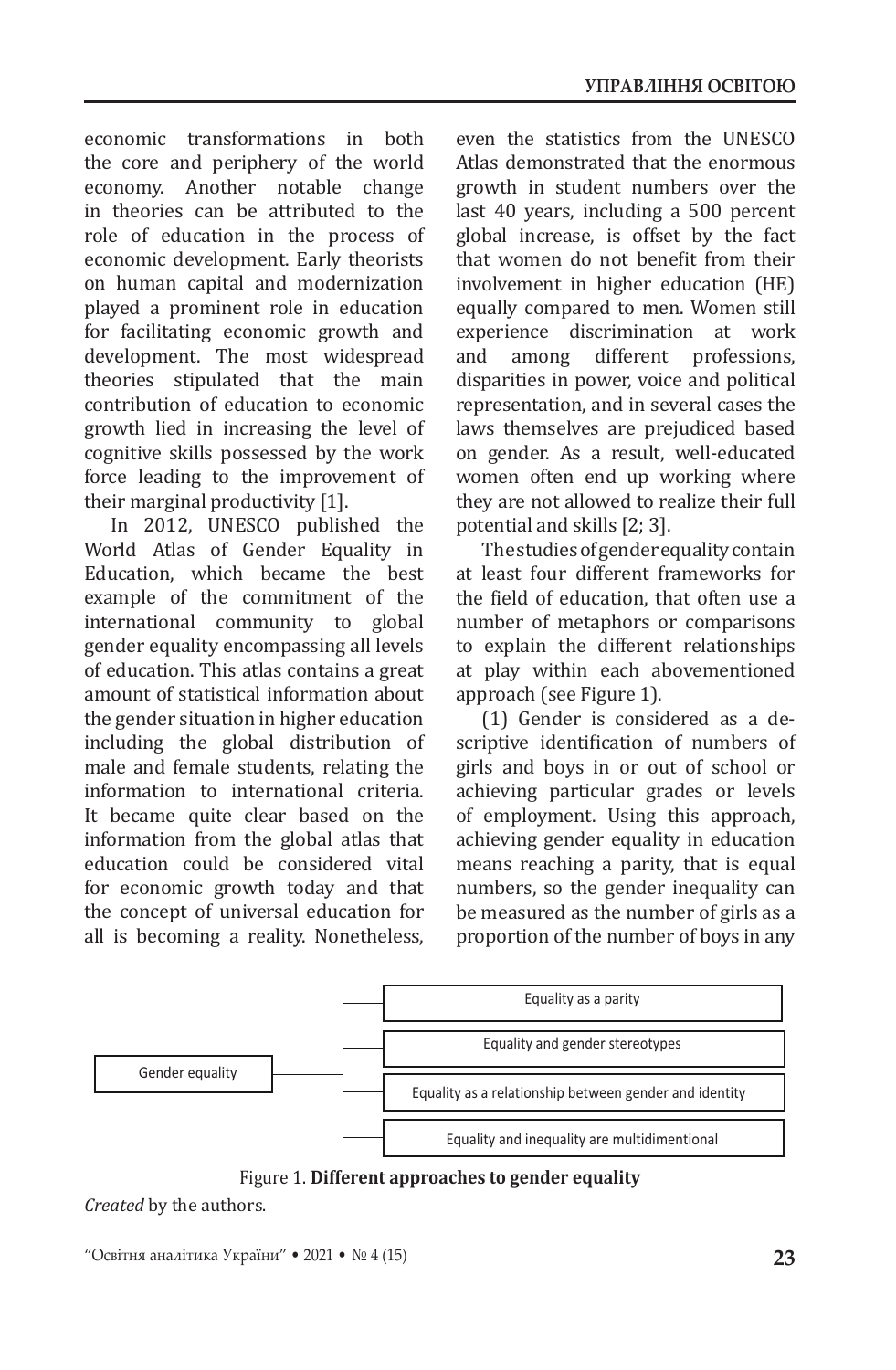particular stage of schooling or form of attainment [4].

The GEI (gender-related EFA index) was developed by UNESCO for use specifically in its Global Monitoring Reports (GMR). Its purpose is to make an attempt to determine the extent to which boys and girls are equally represented at different levels in the education system (primary, secondary, and adult education). The GMR uses the concept of «gender» as merely the number of boys and girls entering and progressing through a school system. These units of measurement and resulting indicators give no idea of power relations in schooling based on gender, which has a marked impact on carrier success and achievements [5].

(2) The second approach to the concept of gender draws out the<br>interconnections associated with interconnections power and meaning in different sites, both between men and women, and girls and boys. This approach notes the way in which (i) the curriculum is geared towards gender, (ii) particular assumptions are used by teachers and stakeholders about what kinds of knowledge are appropriate for girls and boys, and (iii) there are courses or professions defined as being preferable for girls or not based on the assumption that girls are «good» at them or not. This approach defines how girls are «encouraged» into lower status professions and career paths.

(3) A third approach to the relationship between the concepts of gender, equality, inequality and education is based on the ways the notion of gender is used in language and action. It is stipulated that the relationship between gender and identity is derived from policy, media, and everyday talk, furthermore, they set limits on the possibilities of change regarding those. As a result, gender equality in education is considered to be the process of setting the conditions and processes that allow people to critically review processes and to act in relation to their own wellbeing [4].<br>Starting from 2003.

Starting from 2003, UNESCO developed and introduced the Education Development Index (EDI) for the purpose to bring together information on access, equality, and the gender gap (see Figure 2).

 The EDI uses the following 4 elements and related indicators to make an assessment:

1) universal primary education: represented by net enrolment ratio;

2) adult literacy: calculated as the literacy rate of the group aged 15 and over;

3) gender: assessed as the GEI or gender-related EFA index (for its



Figure 2. **UNESCO Education Development Index components**

*Created* by the authors.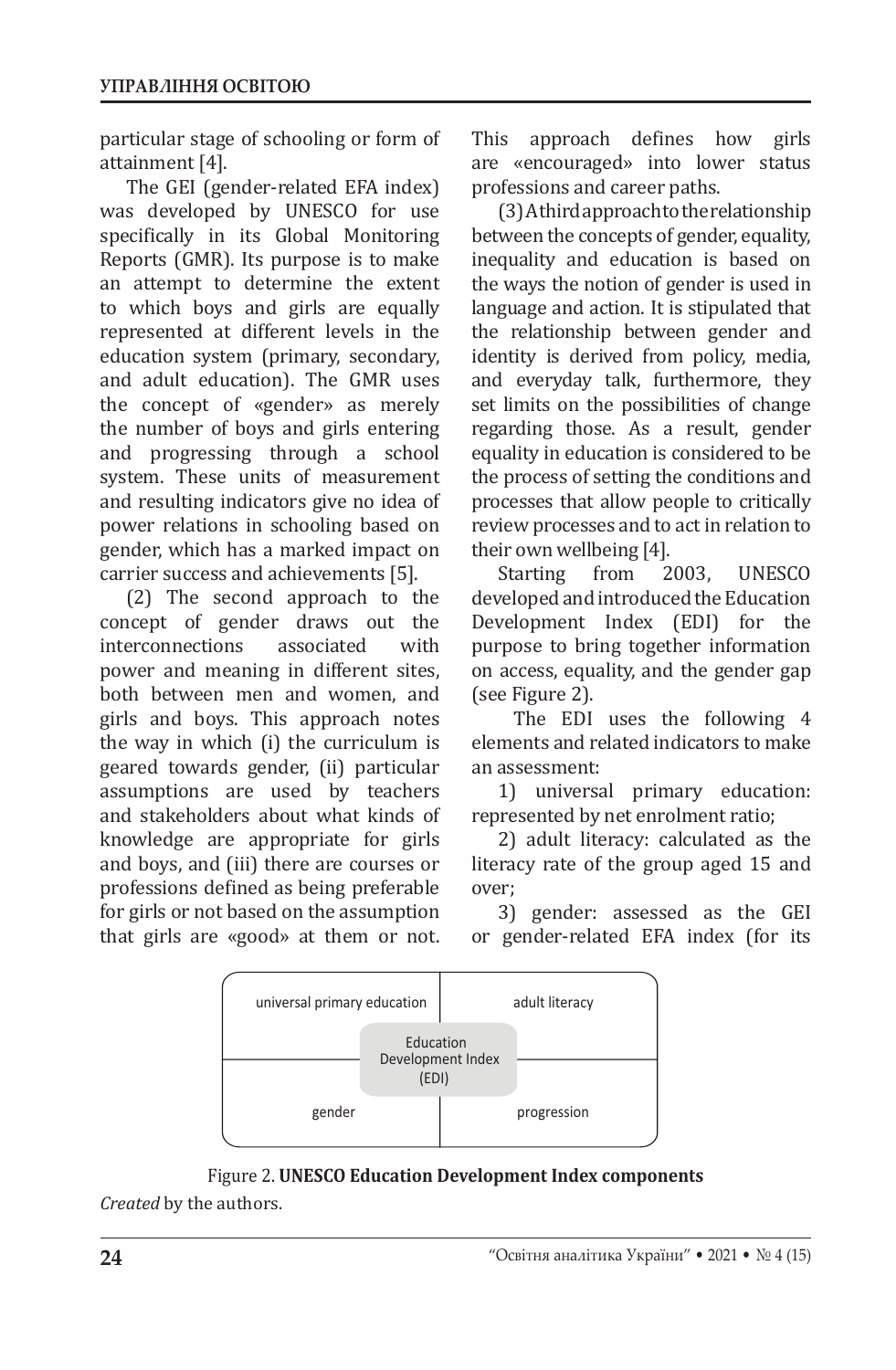calculation the arithmetical mean of the Gender Parity Indices for the primary and secondary gross enrolment ratios and the adult literacy rate is used);

4) progression: meaning survival rate to grade 5.

There are several key problems with the EDI regarding gender, among them we can notice as follows:

• The GEI (main gender component) uses the parity approach, which, as we pointed above, gives insufficient insight into context. Men and women, or girls and boys, may have gender parity in literacy or access to schooling but have low levels of participation.

• The EDI does not assess children's survival in schooling by gender. As a result, it primarily takes into account access by gender and not an achievement.

• The EDI uses equal weights for each of its four constituents. As such gender parity in enrolments and achievements is weighted equally. However, empirical research for many cases proves that enrolling children in school is only the first step on the long road. It's much more difficult to ensure attendance and completion, and this is particularly the case for girls, whose progress is constrained by many factors linked to safety, hygiene, nutrition, and family responsibilities [5].

(4) Gender inequalities in education should be considered multidimensional. That means taking into account more than just enrolment or attendance. We should assess not just formal gender equality in schools but widespread media representation of inequality or the tenets of religion or legal frameworks as well. Such things can cause limited mobility of women or their capacity or legal ability to own or inherit property. As a result, the comprehensive approach should include several key issues, such as (i) the segmentation existing in the labor market, (ii) different types of exclusions (for example, political, cultural and social), (iii) varying preferences adapted by girls' and boys', (iv) limits imposed on the information flows, and (v) the importance of both intellectual and political alliances [4].

previously mentioned elements using available indicators estimated by the international organizations, the Gender Equality in Education Index (GEEI) was created. It's a compilation of 3 sets of data: (1) on girls' attendance at school, gathered by UNICEF, (2) girls' achievement in primary school and access to secondary school, assessed by UNESCO, and (3) the gender development index (GDI), created by UNDP. The GDI puts together several components, including the distribution of female to male lifeexpectancy in a country, literacy and enrolment in school, and estimated<br>earned income. When compiling compiling the index, the weights for the three indicators (life-expectancy, education, and income) are equal. Furthermore, the education part of the index consists of two indicators with different weights, such as two-thirds weight to the adult literacy index and one-third weight to the gross enrolment rate.

To simplify matters, the GEEI uses four previously existing for girls' access to and retention in school:

• girls' net attendance rate at primary school,

• girls' survival rate over five years in primary schooling,

• girls' secondary Net Enrolment Ratio (NER),

• a country's gender development index (GDI).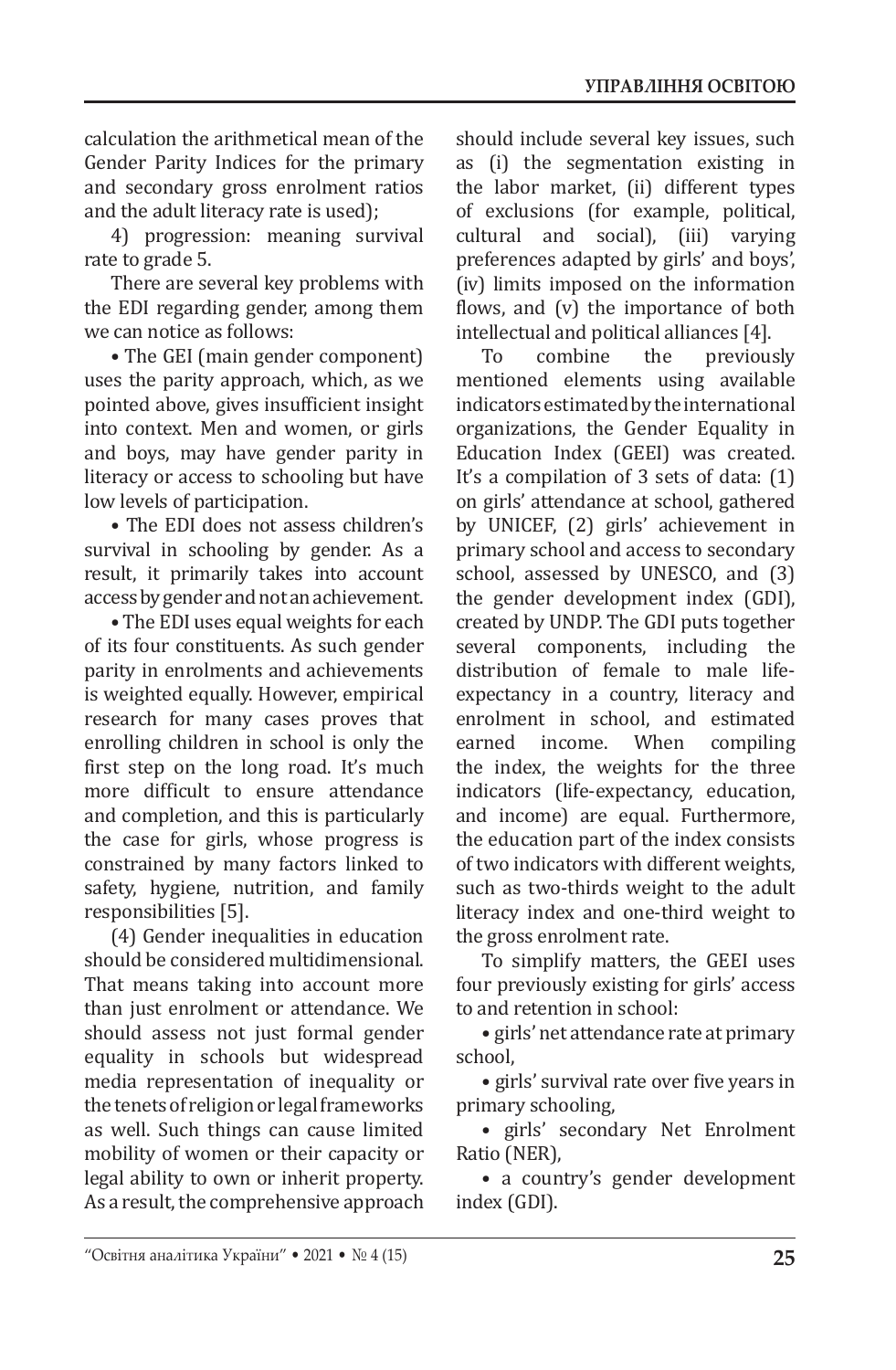These measures are used because they allow us to access primary schooling (net attendance rate), with data received from household surveys;<br>retention in primary schooling retention in primary schooling (survival rates); the potential of the education system to generate teachers and managers who are concerned to achieve gender equality (girls' secondary NER); and the possibilities for these women to survive and flourish as adults (GDI) [5].

A gender audit is usually used to assess the progress achieved on gender equality by many criteria. To ensure an accurate, comprehensive, and thorough analysis of the implementation of gender equality while reviewing an organization, it is preferable to use a number of methods. As a rule, the work plan presumes three stages: (1) Desk review and initial consultations; (2) Gender equality audit consultative phase involving an organization-wide questionnaire, interviews and focus groups; (3) Final report and presentation of findings and recommendations [6].

Empirical studies demonstrate that organizations with enhanced diversity and equality of employees in the workplace perform better in attaining<br>improved and increased outputs. and increased Results of the research undertaken worldwide show that the reasons for the gender balance to enhance workplace effectiveness are not limited to the question of whether men or women are better employees. Studies have found that the true reason is the different approaches to work men and women tend to have, as well as different leadership characteristics. It's their complementary that was identified<br>as enhancing workplace culture, workplace effectiveness and outputs.

The results of workplace cultures based on the dominance of men and women's talents, motivations by reward and carrier opportunities being ignored are the loss of experienced and highly qualified staff. Considering that those organizations have already invested in the staff's training, it leads to the reduction in staff morale, motivation and overall output [7].

Gender auditing belongs to the category of «quality audits» in contrast to traditional «financial audits».

Gender audit:

• determines how effective the rules of gender mainstreaming in the organization are, as well as the system of support for their implementation; to what extent they complement each other and whether they are observed in practice;

• monitors and evaluates the relative progress in promoting gender equality;

• establishes initial principles and

criteria; «bottlenecks» and problems;

• recommends solutions to these problems and proposes new, more effective strategies;

• notes the positive experience in achieving gender equality.

Based on the principles of selfassessment and joint participation, the audit takes into account both objective data and employees' perceptions of how to achieve gender equality in their organization.

The term gender audit has evolved over time. Before 2005, terms such<br>as gender evaluations (technical evaluations (technical<br>and gender audits assessments) and gender audits<br>(personal and institutional biases (personal and institutional in organizations obstructing gender equality) were used separately [8]. More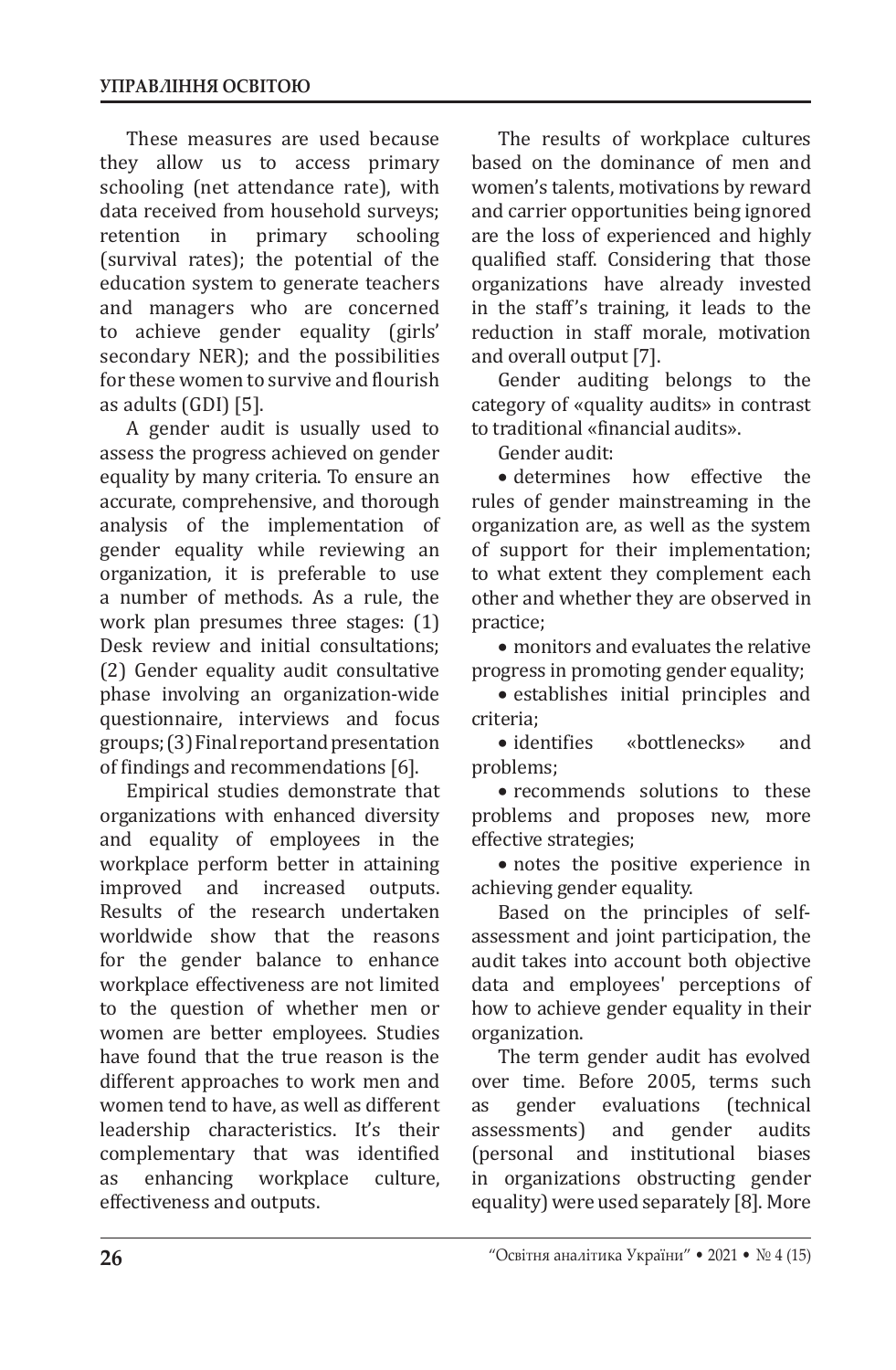recently, the term gender audit is wide as a comprehensive notion including gender evaluations and gender audits. In some cases, gender audits imply a review of government programs to ensure the participation of women in decision-making processes.

The gender equality issue is rather complex. It is proved as such by the fact that there is no universal measure to assess gender audits effectiveness. For example, higher education research in the United States shows that men still attain more management and upper-tier status, despite the increasing number of women in positions of power. The issues of gender audit measurement<br>in developing countries include in developing countries include ignoring the results obtained, political resistance to changes, and ineffective documentation of the conclusions. International efforts to promote gender audit include areas of health care, mental health, economic development, politics, and sociocultural participation.

As it was mentioned before, the models of economic growth now include the indicators of gender equality, that's why economic systems around the world are trying to implement laws, policies, and assessment systems to accurately measure gender audits, despite the mentioned disparities. For instance, the progress of women in higher education in the United States was boosted by the creation of Title IX, and the establishment of women's studies in various academic institutions of learning [9]. As a result, various facets of economic development put significant pressure on an increase in a gender audit culture. Without effective gender audit, it creates a limitation while implementing diversified policies geared toward gender equality. The

role and needs of women and men in given positions of responsibility need to be addressed by the gender audit research activities to further assess self-efficacy perspectives. To assess the necessary expectations for professional development in professional circles, the gender audit process should include more female engagement in the decision-making process.

Regardless of significant progress towards gender equality measured as a divergence between education received by women and men, labor market participation, professions, jobs, and working hours in most developed countries, women continue to earn lower wages. For instance, in 2019 in France, for all positions combined women's wages were 25 % lower than men's. According to the French Ministry of Labor data, there remains a gap of 9 % for work of equal value. The research shows that in this particular case to decrease the gender gap both for the wages and the employment it is necessary to employ various firmlevel actions, including adhering to the existing policies of «equal pay for equal work», organizing reporting of the pay gaps at the firm level, or implementing procedures and regulations to raise<br>the share of women occupying of women occupying the top management positions. As recommended by the ILO (International<br>Labor Organization). collective Organization), bargaining as another way to achieve equality has become an efficient method and the instrument of the «regulatory toolkit» in several countries, to facilitate combating against gender inequalities in wages and working conditions. Formally the data in the Wage Indicator Collective Bargaining Agreements Database show significant achievements, as for the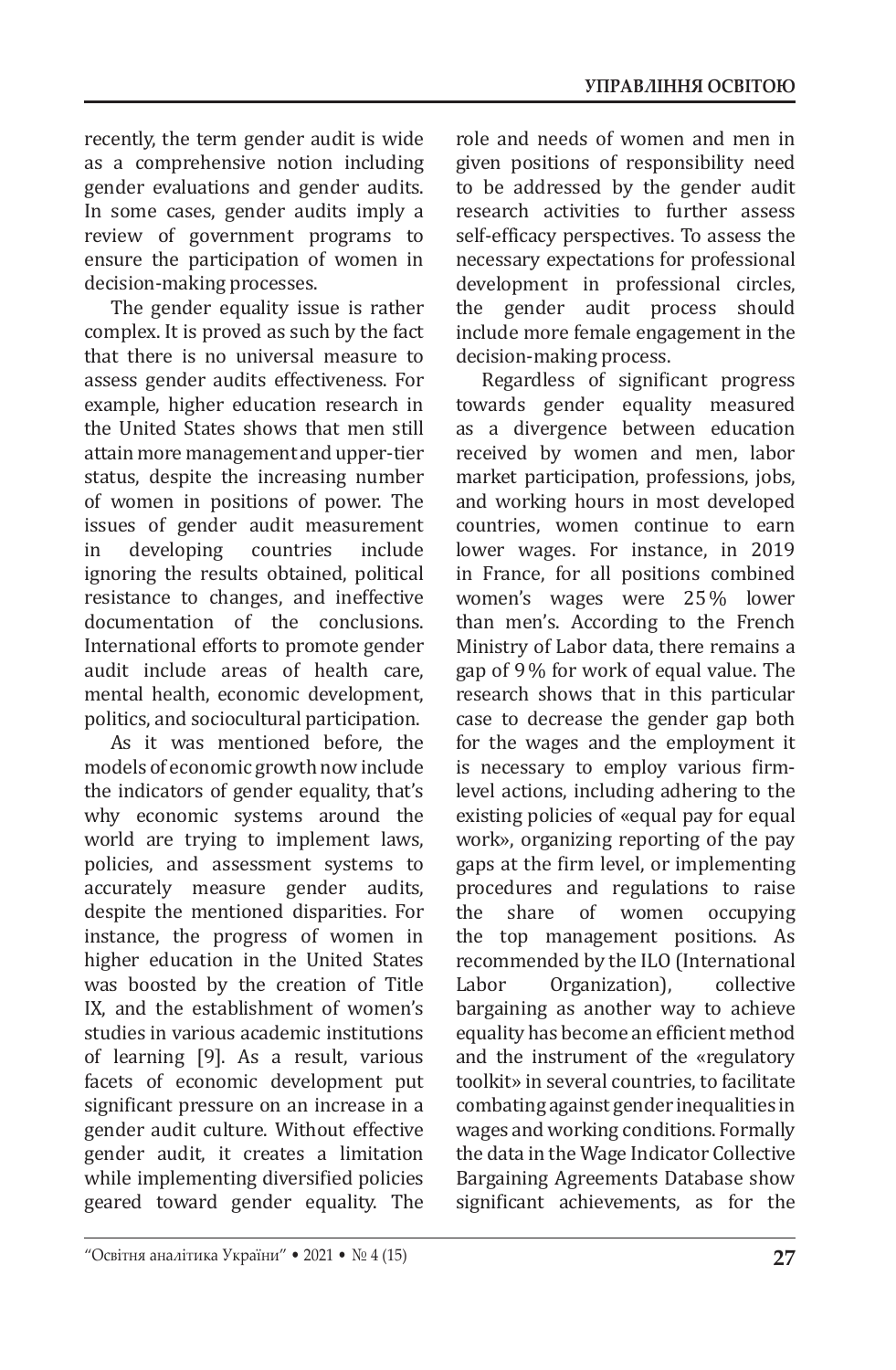European countries at least one clause on gender equality is present in 65% of collective agreements.

One of the leading countries in regulating collective bargaining on gender equality is France, as they were the first to introduce an obligation to negotiate on this topic. As a result, French firms have a requirement to negotiate collective agreements on these issues to commit to the reduction in gender inequalities. The issue is that the legal obligation has existed as early as 2001, but the sanctions for the noncompliance were implemented only since 2012. Before the introduction of sanctions, a lot of firms hadn't complied with the law, afterwards, their number was only slightly reduced. The most important issue is to determine if the firms' willingness to negotiate a collective agreement on gender equality depends mostly on the strict regulation measures (it became effective for France nowadays, and it is borrowed by some other countries) or it depends less on regulations and more on the goodwill of the participants (as before in France or today elsewhere). In France, the method used by the legislator is geared to encouraging firms to aim for equal employment and equal pay through the negotiation of firm-level agreements. The gradual development of collective bargaining on gender equality in firms started since Roudy Act was implemented in 1983. According to that piece of legislation, the employer has the obligation before the works council to submit a written report comparing the situation with general employment and training conditions faced by women and men (Rapport de situation compar´ee (RSC)). The novelty of that regulation is that for the first time it presented

employers with the opportunity to bargain with union delegates for the purpose of implementing measures to reduce gender inequalities within the firm., The G´enisson Act, enacted in 2001, transformed an opportunity to bargain into an obligation, especially regards to the firm's objectives for gender equality at work and on the actions to achieve them. Additionally, the Act of March 23, 2006, introduced and defined the measures and their implementation to reduce and eliminate gender wage inequality, which was to be achieved by making the annual negotiations regarding the firm's wage policy and improving gender equality mandatory.<br>Starting

Starting from 2010 onwards<br>the firm-level collective bargaining the firm-level collective bargaining<br>started accelerating. The public accelerating. authorities strongly promoted it by a set of laws imposing sanctions as well as establishing the strictly defined parameters and procedures of the mandatory negotiations. Nowadays, the common practice to negotiate is to use bargained public policy or<br>state-managed bargaining. Another state-managed achievement is the implementation of the Act of November 9, 2010, containing financial penalties for the first time (up to 1 % of payroll) for firms with 50 employees violating the terms referred to by a collective agreement or, in other cases, by an employer decision made unilaterally (plan of actions) for the gender equality at the workplace. To facilitate gender equality, the negotiations should be renewed after one year in case of an action plan, or after three years in case of a collective agreement. These sanctions were implemented from January 1, 2012, and the prohibition to bid on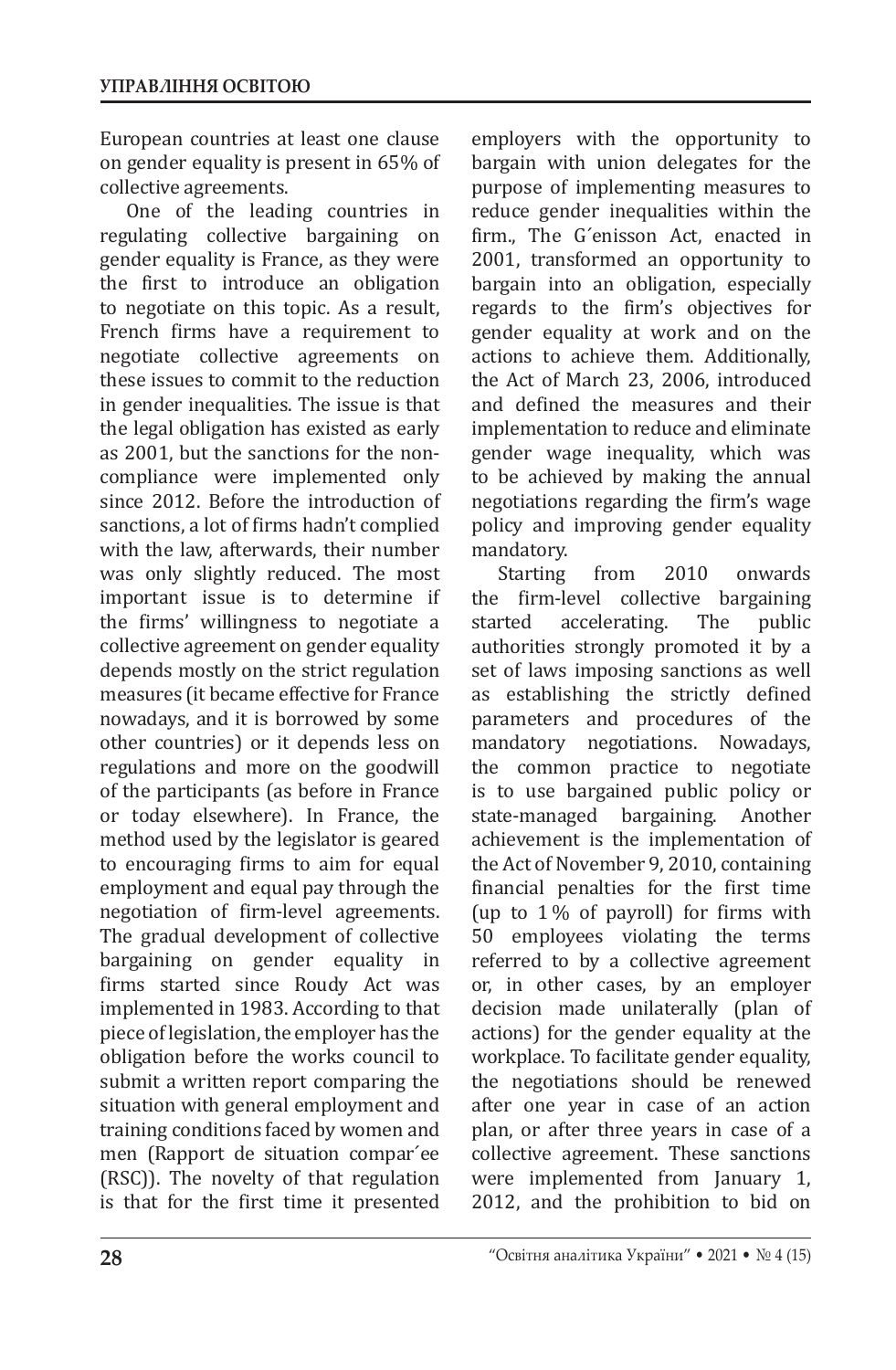public contracts was introduced for the violators. The Decree of December 18, 2012, made bargaining on the effective compensation area compulsory. Further regulations include the Real Equality Act (2014) transforming obligations into a unique global negotiation on gender professional and pay equality, the Rebsamen Act (2015) consolidating the obligations of negotiation, merging equality bargaining with quality of working life, and the El Khomri Act (2016) developing collective bargaining and modernizing social dialogue.

The French model of negotiated equality has another feature that it is based on a principle of complementarity<br>between industry and firm-level between industry and firm-level collective bargaining, ensured by law. Both levels are obliged to negotiate and bargaining at the firm level is an addition to the agreements set at the industry level (encompassing topics such as pay scales, classifications, joint initiatives on key issues of the industry). Those negotiations are supposed to address gender equality issues specific to the workplace. Since 2013, legislation<br>developments encouraged and developments facilitated gender equality bargaining, however, they have not created guaranteed enforcement mechanisms<br>and procedures of agreements, agreements, especially between the time when the new laws were enacted and their decrees published. In particular, there is a certain issue regarding the bargaining level (firm or industry) of the collective agreement required to comply with the law and the validity period of the bargained texts [10].

In 2013, to address persistent, deepseated gender-based inequities, fill the gaps in knowledge, understanding and science-based policy, and to answer

these complex questions, the Gender Equality Policy in Practice (GEPP) network was created. The GEPP became a platform for the cooperation of over 100 policy experts in the field of the implementation and impact of equality policies. The group conducts the research at different levels, including sectoral, corporate and country as a whole. The topics of the study encompass several fields, such as care policy, corporate board equality and political representation. The GEPP group paid particular attention to the developed countries, among them Germany and France.

The purpose of the GEPP activity is to determine the impact of the<br>gender equality policies for the equality policies for the equality between men and women concerning administrative outputs and results, impacts and outcomes. The GEPP uses the approach based on the mainstream in the Comparative Gender Policy Studies, meaning the method of «turning toward implementation». The approach consists of three key parts, including researching the black box of government and administration, creating the analytical framework and unified indicators for the policy<br>instruments and policy success instruments regarding women's empowerment and gender transformation [11].

Using the framework provided in Figure 3 it is possible to track an individual policy through every step of the process implementation and to assess cross-case processes and outcomes. Figure 3 makes it clear that all policies operate within a given context that has its own impact on the policy implementation and outcomes. The first stage of the policy implementation is the preadoption including agenda-setting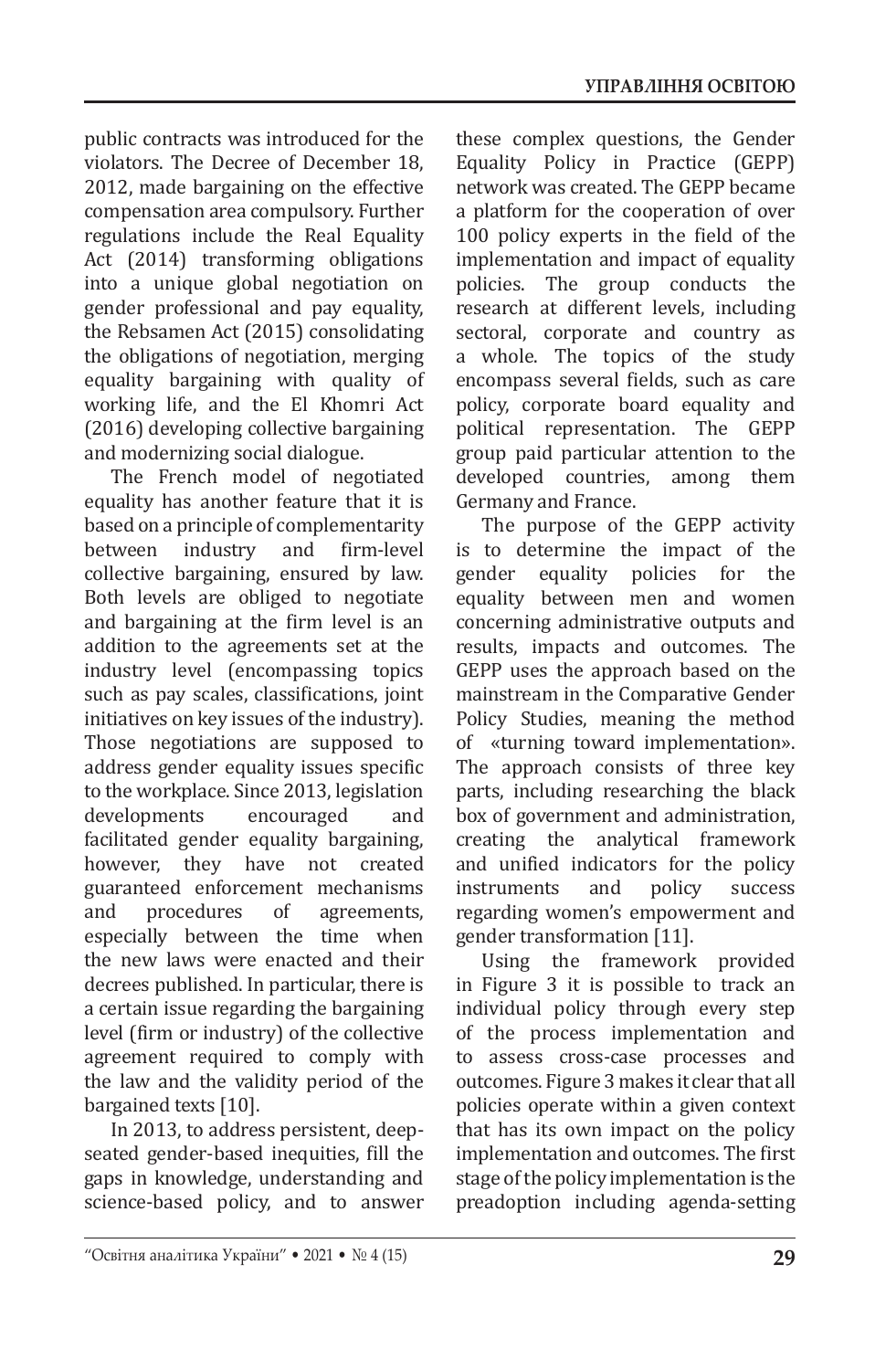

Figure 3. **Sub-national, sectorial and extra-national contextual determinants of the Gender Equality Policy in Practice Model**

*Created* by authors based on [12].

and problem definition, and adoption, meaning a formal decision expressed by the final policy statement, such as some form of the legislation. The second stage includes the administrative outputs necessary for the implementation. They are usually included in the formal policy statement, sometimes they contain a ready set of policy instruments. As a result, the policy is put into practice, and the process of implementation begins encompassing various actors and different levels of engagement. The last stage supposes the assessment of the three levels of outcomes: (1) direct (the degree of the problem been solved), (2) indirect (impact on the perspective about gender equality issues); (3) significant levels of gender transformation (can be simple or complex, then next are gender accommodation, gender-neutral and gender row back). The model features to determine the design of the GEPP project, the ways to collect and analyze data, to interpret the results. As the GEPP model shows, the context in which the policy process unfolds can

affect policy implementation practice and outcomes [12].

Among the new member-states of the EU, Lithuania follows a very similar strategy of gender mainstreaming as that in its other countries. According to the legislation and regulation of that country, «gender mainstreaming is an objective or a principle governing gender equality policy». However, there is not much evidence that this approach is implemented in practice, except for a few initiatives, even if there are formal commitments to gender mainstreaming. There is a significant degree of fragmentation in different government departments (and policy domains) within the country regarding the understanding of the gender equality issue and the objectives of the policy. Sometimes «gender mainstreaming» is used as a tool for various political needs. Mostly, the politicians and officials are trying to present the term «gender mainstreaming» to refer to the equality of genders, shifting the focus from women specifically. The term «gender mainstreaming» in this context is used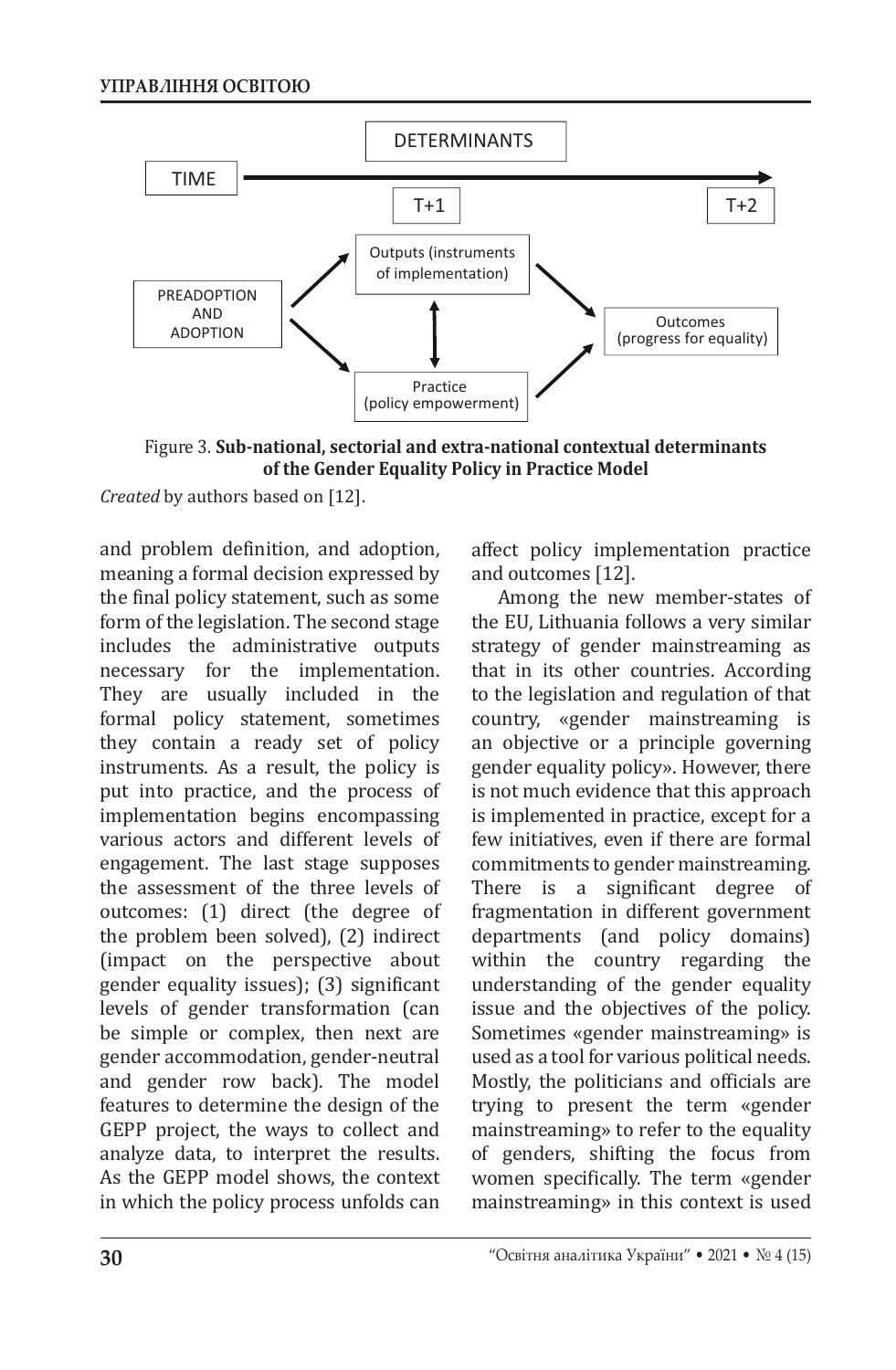to denote existing policy practices, including equal treatment legislation, gender equality in administration, positive statistical achievements.

Sure, it is a standard practice in the EU countries to use those instruments to address the structural and cultural roots of gender inequalities formally to present a background for the necessary changes. The difference is that in too many countries, including Lithuania, there is a significant gap between formality and practice. Despite that, there were important developments in equal treatment legislation. In Lithuania, the changes in legislation now include the concept of indirect discrimination, and the sphere of its application, meaning public services and facilities, as well as education and the workplace. The analysis of the laws of Lithuania regarding the principle of gender equality, conducted by the EGG, showed that in principle the country's legislation does not conflict with the equality principle or the legal instruments of the European Union and other international organizations.

Many pieces of the Lithuanian legislation proclaim equal opportunities for women and men, such as the Act on Elections, the Referendum Act, the Employment Contracts Act, the Civil Service Act, the Work Safety Act, and the Act on Support for the Unemployed, etc. There was an attempt to implement the principle of gender mainstreaming in the form of the National Programme for Equal Opportunities for Women and Men (2003–2004). The Equality Commission within the Lithuanian government is responsible for the coordination, delivery and implementation of the Mainstreaming Strategy. However, it is not sufficient to have a well-developed mechanism in state institutions and to demonstrate the positive attitude of legislators towards this issue to ensure that society really adheres to the principle of equal opportunities for women and men. For the most efficient implementation of the equality mainstreaming approach in Lithuania, the participation of the NGOs, and academics is necessary. The foundation of the gender mainstreaming initiatives in Lithuania requires a great deal of effort from certain women in key positions of power, women's organizations, and the decisions to pursue a new gender equality policy approach, made at a high governmental level, are the background and prerequisite but not a guarantee of success [13].

Regarding gender equality in<br>ucation, there are several key education, there are obstacles for women to pursue careers in science and occupy managing positions in the administration of universities equally to men, among them:

• the pay gap depending on gender, creating disadvantages for women;

• difficulties of combining family obligations and career that men rarely face, and maternity leave interrupting scientific work;

• the so-called «glass ceiling» phenomenon that is one of the most harmful of the social stereotypes, meaning prejudices and organizational barriers to the women career;<br>• non-sufficient selection

• non-sufficient selection of competent female candidates leading to the lack of women at the managerial level.

To determine the level of gender equality in higher education in Lithuania, there were two sociological studies in Lithuanian universities carried out in 2012 and 2014. Their results showed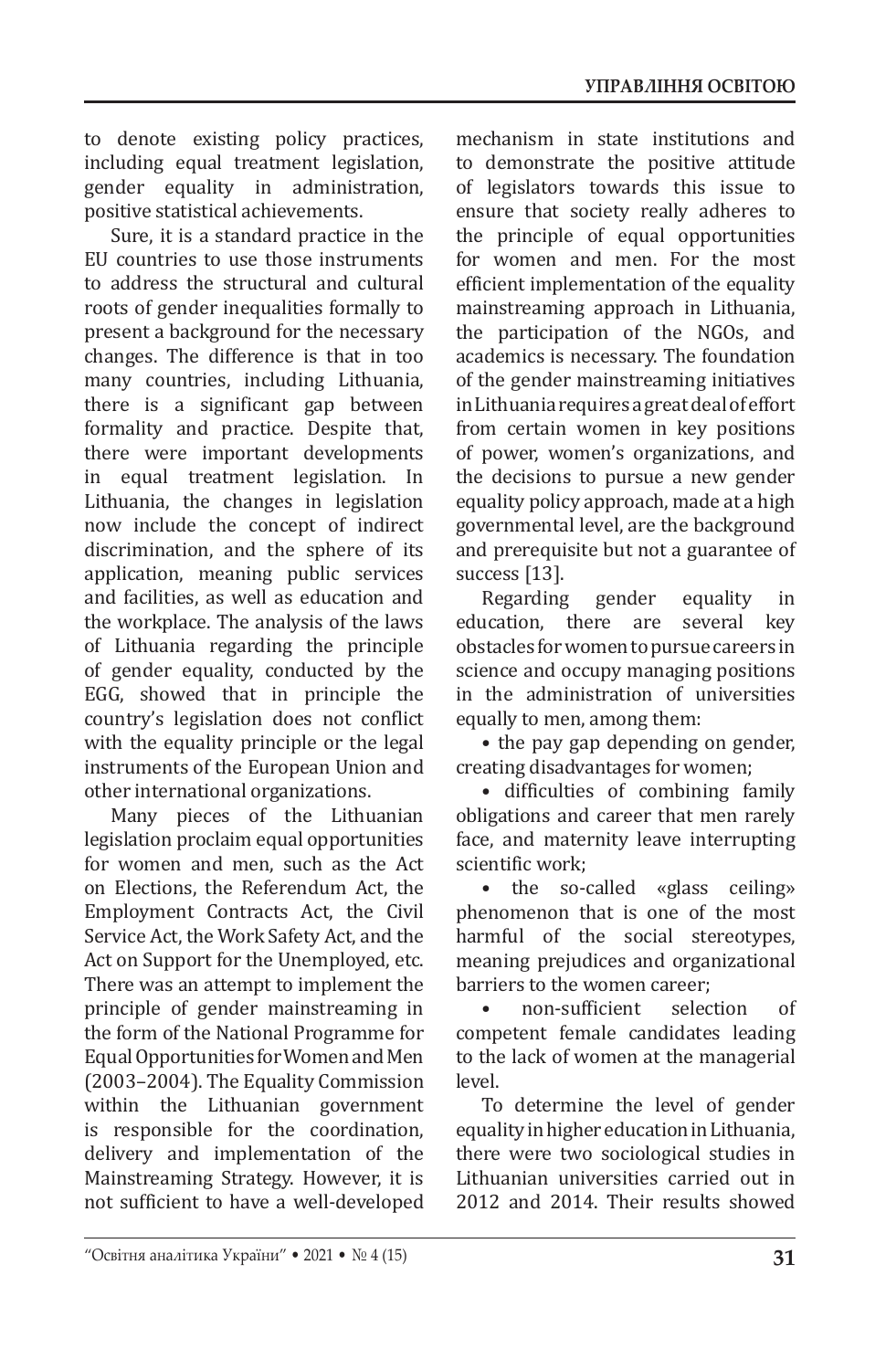the existence of asymmetric gender distribution and vertical segregation within the Lithuanian higher education system, similar to other EU countries.<br>Women dominate in the lowest Women dominate in the administrative and research levels, and men prevail in the highest levels:

• there was only one female rector of a university;

• women concentrate in the lowest<br>ministrative positions in the administrative administration of universities (about 70 %). Gender equality is preserved up to the faculty vice dean positions (proportion of women is about 54 %). On the other hand, top management positions of faculty heads and directors of institutes are dominated by men (about 71% of deans, about 59 % of department heads, 56 % of faculty councils' members, and about 59 % of institute directors);

• men also dominate in collegial management bodies (about 65 % of members of the senate's and about 77 % of members of the councils);

• the vertical segregation principle still existed as shown by the data for academic staff from a gender perspective. As a result, women represent the majority of junior researchers (about 54%) and researchers (about 56%), while men made up a majority as senior researchers (about 53%), and especially as chief researchers (about 71 %);

• regarding the academic title, men dominate in professor positions (about 69 %), and women prevail in assistants (about 63%) and lecturers (about 57 %) positions.

It should be noted that the results of the survey showed that the gender situation is slightly better for the nonstate (private) universities, compared to the state. There was a higher representation of women in the top and middle administrative positions. The reasons for that are difficult to determine with certainty based solely on the abovementioned studies. One of the contributing factors is the fact that state universities are more traditional and older while private universities<br>are more modern and younger more modern and organizations, so they were already created with the equal participation of women and men in top-level administrative and research structures as it is considered natural and matternowadays European academic society [14].

The following observations about the factors influencing the negative choice of girls gifted for sciences are an unattractive and inadequate image of scientists; social environment does not motivate girls to choose sciences as a profession; teaching of computer sciences is not oriented to women: the textbooks are engaging for boys,<br>given examples reflect masculine reflect masculine hobbies; girls neither see their place in computer science nor foster further career perspectives in science; parents' attitudes and support are invaluable while choosing a scientist's profession; university education and support are invaluable while choosing a scientist's profession; does not take into account the peculiarities of the way women think [15].

**Conclusions.** Informed by the findings of studies of gender and workplaces worldwide, organizations both in the public and private spheres are increasingly recognizing the merit and necessity of addressing gender equality issues. Gender equality is now not only perceived as a right but also more strategically as a pivotal factor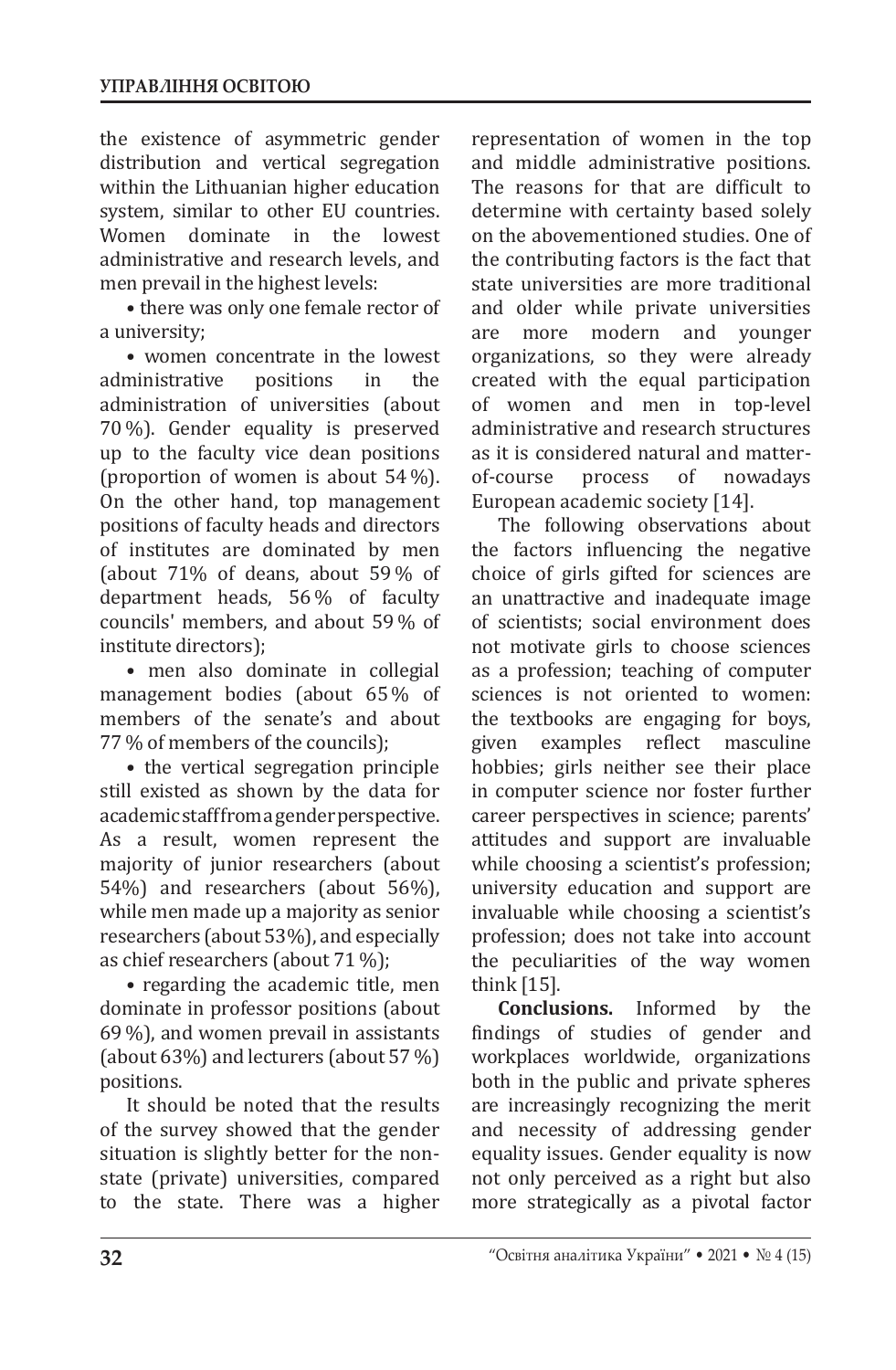in achieving organizational excellence, best practice in management and increased as well as improved outputs. It is increasingly recognized that failure to address gender inequalities is not only costly in the economic sense but has significant and broader social<br>consequences, including negative consequences, impacts on the fundamental unit of society, the family. A gender audit is a tool and process based on the principles of active participation and involvement of stakeholders. It facilitates the process of self-learning of the organization of the methods of effective application of gender mainstreaming in practice, provides an opinion from different points of view for analysis and provides reliable data for planning change. A gender audit is a tool that helps to overcome major obstacles to gender equality and shows the need to integrate a gender perspective into the activities of all actors.

#### **References**

1. Wrigley, J. (Ed.). (2003). *Education and gender equality*. Routledge. Retrieved from https://www.perlego.com/book/1617760/education-and-gender-equality-pdf.

2. UNESCO. (2012). *World Atlas of Gender Equality in Education*. Retrieved from http:// https://unesdoc.unesco.org/ark:/48223/pf0000215522.

3. David, M. E. (2015). Women and gender equality in higher education? *Education Sciences*, *5(1)*, 10-25. Retrieved from https://www.mdpi.com/2227-7102/5/1/10.

4. Unterhalter, E. (2012). Mutable meanings: gender equality in education and international rights frameworks. *Equal Rights Review*, *8*, 67-84. Retrieved from https://opendocs. ids.ac.uk/opendocs/bitstream/handle/20.500.12413/12757/Mutable\_meanings.pdf? sequence=1.

5. Aikman, S., & Unterhalter, E. (Eds.). (2005). *Beyond access: Transforming policy and practice for gender equality in education*. Oxfam. Retrieved from https://oxfamilibrary. openrepository.com/handle/10546/115410.

6. Unterhalter, E., & Aikman, S. (Eds.). (2007). *Practicing gender equality in education*. Oxfam. Retrieved from https://oxfamilibrary.openrepository.com/handle/10546/115528.

7. Brosnan, K., & Consultancy, W. (2013). *Gender Equality Audit*. Retrieved from https:// www.dfa.ie/media/dfa/alldfawebsitemedia/newspress/publications/2014-Gender-Equality-Audit-DFAT.pdf.

8. Moser, C. (2005). *An Introduction to Gender Audit Methodology: Its design and implementation in DFID Malawi*. Retrieved from https://www.researchgate.net/profile/Caroline-Moser/publication/252942551\_An\_Introduction\_to\_Gender\_Audit\_Methodology\_Its\_design\_ and\_implementation\_in\_DFID\_Malawi/links/550f05080cf2752610a007ad/An-Introductionto-Gender-Audit-Methodology-Its-design-and-implementation-in-DFID-Malawi.pdf.

9. Slagter, J. T., & Forbes, K. (2009). Sexual harassment policy, bureaucratic audit culture, and women's studies.*NWSA Journal, 21(2)*, 144-170. Retrieved from https://www.jstor.org/ stable/20628178.

10. Richardson, S. S., Reiches, M. W., Bruch, J., Boulicault, M., Noll, N. E., & Shattuck-Heidorn, H. (2020). Is there a gender-equality paradox in science, technology, engineering, and math (STEM)? Commentary on the study by Stoet and Geary (2018). *Psychological Science*, *31(3)*, 338-341. Retrieved from https://journals.sagepub.com/doi/abs/10.1177/ 0956797619872762.

11. Mazur, A. G., & Engeli, I. (2020). The search for the elusive recipe for gender equality: when policy implementation matters. *French Politics, 18*, 3-27. Retrieved from https://www.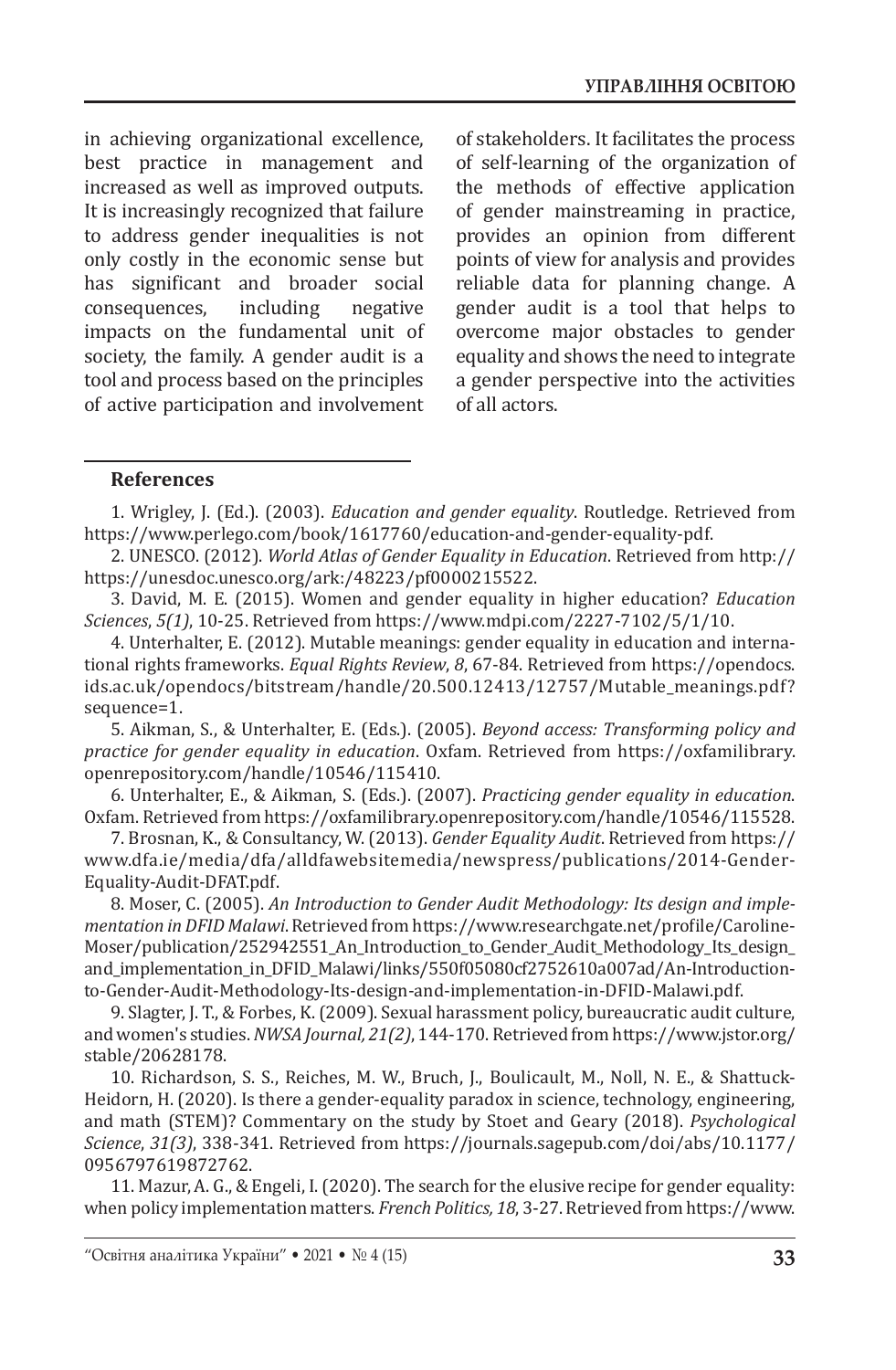## **УПРАВЛІННЯ ОСВІТОЮ**

researchgate.net/profile/Amy-Mazur/publication/339925451\_The\_search\_for\_the\_elusive\_ recipe\_for\_gender\_equality\_when\_policy\_implementation\_matters/links/5eaca22 fa6fdcc7050a194c0/The-search-for-the-elusive-recipe-for-gender-equality-when-policyimplementation-matters.pdf.

12. Engeli, I., & Mazur, A. (2021). Research on French Gender Equality Policies in Practice: One Step Closer to A Recipe for Success. *LIEPP Policy Brief*, *52,* 1-8. Retrieved from https:// hal.archives-ouvertes.fr/hal-03384729/.

13. Taljunaite, M. (2005). Gender Mainstreaming as a Strategy for Promoting Gender Equality in Lithuania. *Sociologický časopis / Czech Sociological Review*, *41(6)*, 1041-1055 Retrieved from https://www.ceeol.com/search/article-detail?id=79132.

14. Zaleniene, I., Krinickiene, E., Tvaronaviciene, A., & Lobacevskyte, A. (2016). Gender equality and its implementation in universities of Lithuania. *Economics & Sociology*, *9(1)*, 237. Retrieved from https://www.economics-sociology.eu/files/20\_229\_Zaleniene\_ Krinickiene\_Tvaronaviciene\_Lobacevskyte.pdf.

15. Limanauskiene, V., Rutkauskiene, D., Kersiene, V., Bareisa, E., Damasevicius, R., Maskeliunas, R., & Targamadze, A. (2017). *The Study of Gender Equality in Information Sciences Research*. Retrieved from https://link.springer.com/book/10.1007%2F978-3-319-67642-5.

## *Затонацька Т. Г.*

доктор економічних наук, професор, професор кафедри економічної кібернетики Київського національного університету імені Тараса Шевченка, Київ, Україна, tzatonat@ukr.net ORCID ID: https://orcid.org/0000-0001-9197-0560

#### *Анісімова О. Ю.*

кандидат економічних наук, старший науковий співробітник сектору аналізу фінансування освіти відділу статистики та аналітики освіти ДНУ «Інститут освітньої аналітики», Київ, Україна, olgaanisimova@ukr.net ORCID ID: https://orcid.org/0000-0002-6721-3030

## *Девемі Ж.-Ф.*

Професор, Інститут дипломатії та бізнесу, Париж, Франція, jf.devemy@francexp.fr ORCID ID: 0000-0002-5703-0361

## *Гьєдраітіс В.*

Професор факультету філософії Вільнюського університету, Вільнюс, Литва, vincas.giedraitis@evaf.vu.lt ORCID ID: 0000-0002-0293-0645

# **ПОРІВНЯЛЬНИЙ АНАЛІЗ СВІТОВОГО ДОСВІДУ ГЕНДЕРНОГО АУДИТУ В ОСВІТІ**

*Анотація. Гендерний аудит є важливим для оцінки гендерної рівності. Метою статті є аналіз світового досвіду гендерного аудиту як інструменту підвищення гендерної рівності. У статті розглянуто питання гендерної рівності та гендерного аудиту в освіті. В процесі дослідження використані загальнонаукові методи, зокрема синтез, аналіз, дедукція. Проаналізовано ключові підходи до визначення гендерної рівності та основні механізми проведення гендерного аудиту для її забезпечення. Встановлено, що питання гендерної рівності пов'язані з економічним розвитком і на даному етапі*